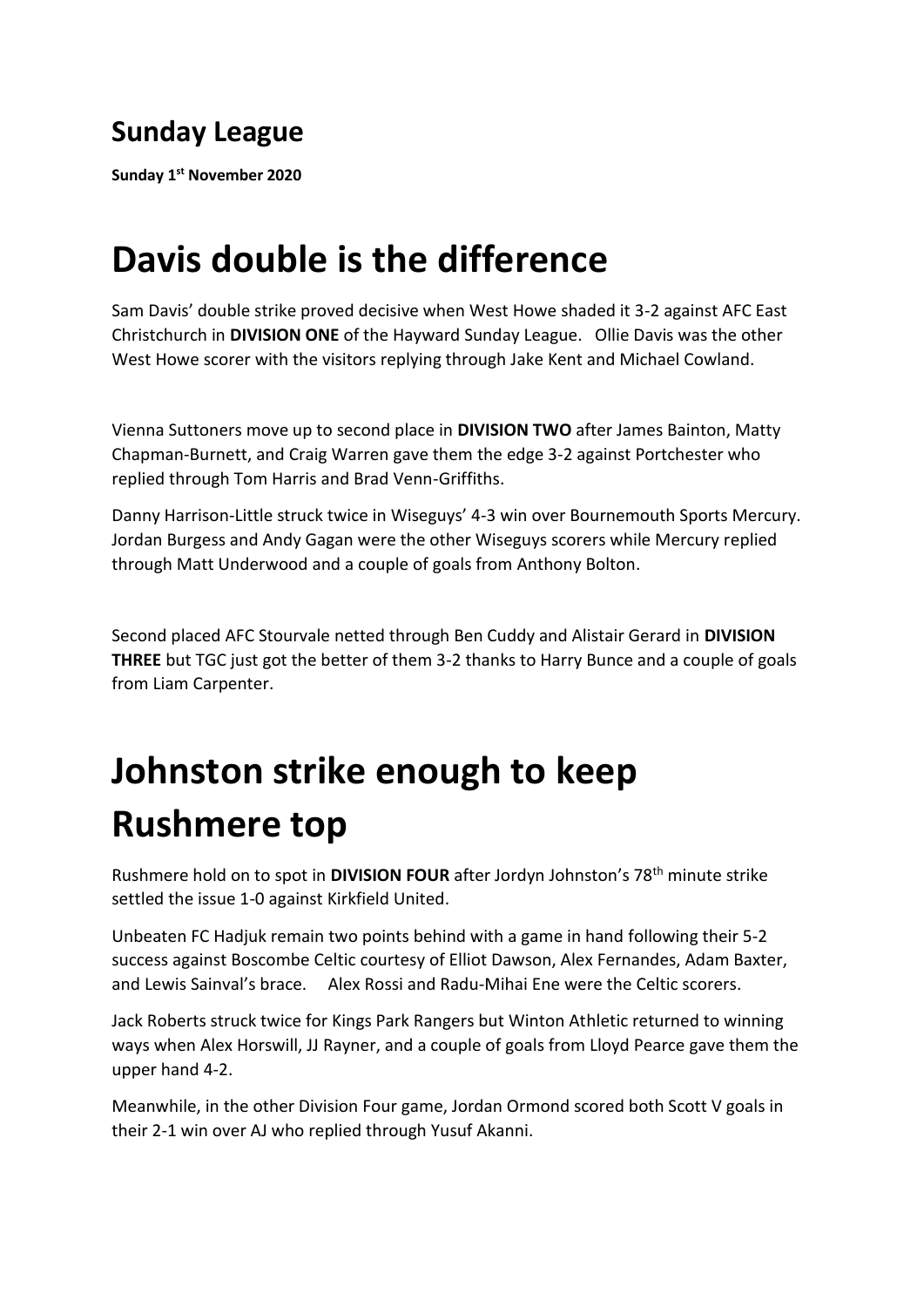Rhys Jessop bagged a brace when Hordle Spurs opened up a five point lead at the top of **DIVISION SIX** following their 4-2 victory over Boscombe Celtic "A". Toby Collinge and Richard Grubb added one each for Spurs while Jake Morgan scored both goals for Celtic.

Academy move up to third place after Cameron Whitley, Ryan Gorman, and Malachi Richards gave them the edge 3-2 against AFC Burton Reserves who replied through Ricardo De Rocha and Matthew Lock who then blotted his copybook by being sent off.

Muscliff Dynamos were also 3-2 winners when James Stocker scored twice to subdue Southside Vipers with Ben Mead also on target. Dan Jones and substitute Troy Turner were the Southside marksmen.

## **High flyers crash out of Dorset Sunday Cup**

Division Six new boys Shane Stanley caused a big upset in the second round of the **DORSET SUNDAY CHALLENGE CUP** when they ousted Division Four high flyers Kraken Sports 4-1 courtesy of Jamie Ray Minett, Sam Carter, and a couple of goals from Carl Edwards. Ross Dominey provided some consolation for Kraken from the penalty spot.

Poole Rovers from Division Five were also punching above their weight when they KO'd Third Division Tower Park 3-0 with goals from Stephen Dennis, Karl Chalkley, and substitute Lewis Worrall.

Ollie Howard struck for Fourth Division Alderney Manor Reserves but Forest United from Division Five were 4-1 winners thanks to Brad Stanley, Louie Dacombe, and a couple of goals from Max Thomas.

Sam Lanahan and Callum Perry both notched hat-tricks when Division One giants Abbey crushed Upton Sociedad 12-1. Mickey Hubbard bagged a brace and there were further goals from Kenny Strong, Jack Holland, Marc Vincent, and Ryan Warrener while Alex Airey scored the Sociedad consolation goal.

A four salvo from master blaster Shane Barney saw AFC Tavern safely through 5-2 against Poole Wanderers. Joe Moore was the other Tavern scorer while Wanderers replied through Scott Burbidge and Aaron Willis.

Adam Frohlich struck twice in Poole Borough's 5-3 success against Windgreen Corfe Mullen with Tony O'Callaghan, Dominic Yendal, and Sammy Burridge adding one each. George Deem bagged a brace for Windgreen with substitute Nick Christopher getting the other one.

Parkstone have no difficulty finding the net at the moment, giving Branksome Liberal Reserves an 8-0 drubbing. They do, however, seem to have a little problem with their adding up as they appear to have no less than ten goal scorers. Substitute Matt Knight